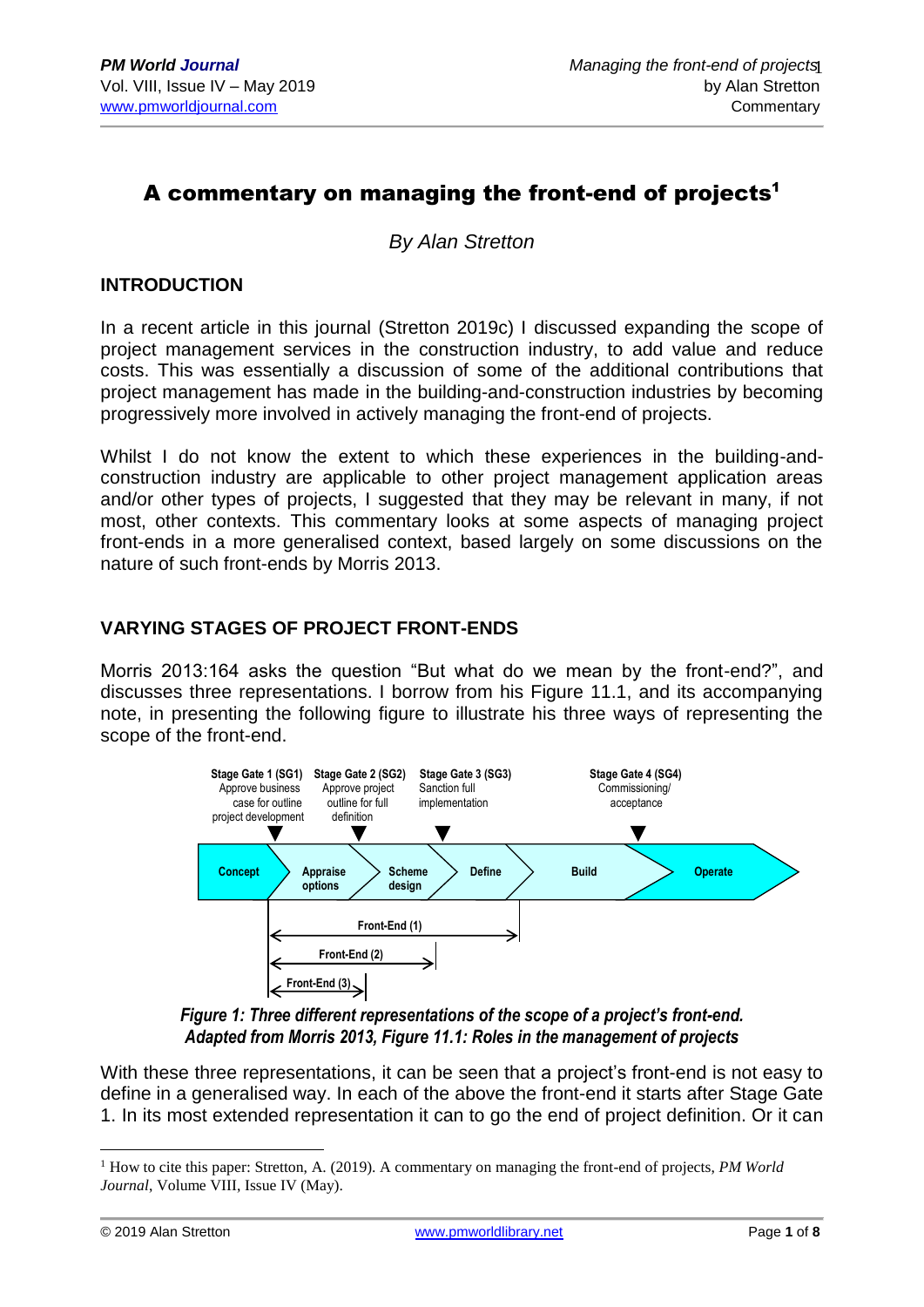extend to any point between these two – Morris has indicted two such points at SG2 and SG3. We will now go on to look more closely at who is responsible for managing these various front-end stages, and also for managing the subsequent project work, which could be broadly called project implementation.

# **WHO MANAGES PROJECT FRONT-END STAGES?**

#### **The question as asked by Morris 2013**

Morris 2013:235 asks this question in the following quotation (and gives his well-known preference).

In practice, in many organisations, the term [project management] is also used to refer only to the management of project execution (after requirements have been identified). If this is the case, we need to ask, what is the discipline that is responsible for managing the front-end stage of the life-cycle – development management? (To me, it would seem best to extend project management to include this activity.)

If project management is not responsible for managing front-end stages, Morris asks if "development management" would have this responsibility. But, where would such a discipline be located, in what broader context? We now look at an organisational strategic management framework as providing an appropriate broader context.

#### **Project management in the context of organisational strategic management**

I aim to approach responding to the above question in the context of the contribution that project management makes to the achievement of organisational strategic objectives. I have been discussing project management in this context in many recent articles in this journal, because this context appears to be relevant to most projects, irrespective of their type, application area, etc.. most of the time.

Morris 2013:257-8 also puts the relationship between project management and organisational strategy in quite a pro-active way, as follows.

"Those shaping and executing the projects which flow from an enterprise's strategy can, and should, challenge and contribute to the unfolding of that strategy. … project management has more of a contribution to make to strategy implementation than simply ensuring alignment and being efficient in execution. It can add value to the emerging strategy and ensure that benefits are reaped from its realisation"

In light of the above, I have broadly aligned Morris' project management stages from Figure 1 with the basic five stages of organisational strategic management which I have been using for some time, as shown in Figure 2. Morris' stages are a little different from those I have previously used, but the alignment is still quite good.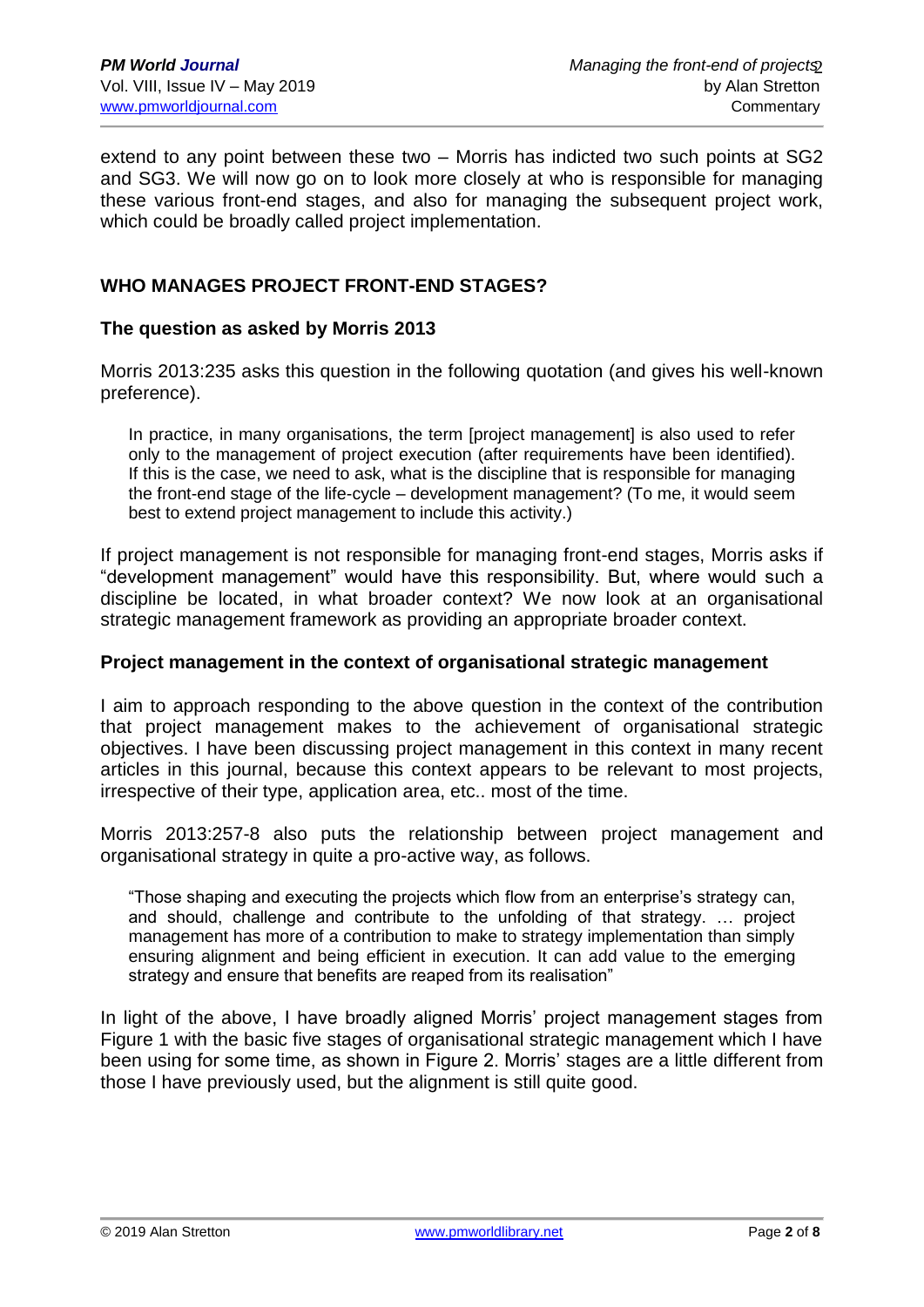

*Figure 2: Aligning project life-cycle stages with five basic organisational strategic mgt. stages*

I have overlapped the project *Concept* between Strategy stages 1 and 2, on the basis that the former broadly derives from both the strategic objectives and the developing strategic initiatives, or must soon be aligned with them.

In discussions in earlier articles on organisational strategic management and projects, I have pointed out that there are generally two components of organisational strategic initiatives – projects, and *other strategic work.* I discussed the latter in some detail in Stretton 2019a. However, in this article I am focusing on the project components and their management, and will not complicate matters by including any further discussion of the management of *other strategic work*.

# **Possible combinations of Strategy Mgt & PM responsibilities for front-end mgt**

If we adopt the alignment of strategic and project stages in Figure 2, we can attribute front-end work which is not done by project management to people working in the organisational strategy planning/development domain. If we now consider the three different representations of the scope of a project's front-end in Figure 1, we can propose four different combinations of responsibilities for strategy management people on the one hand, and project management (PM) people on the other. I have bolded the typing and arrows of the stages of PM responsibilities in Figure 3.



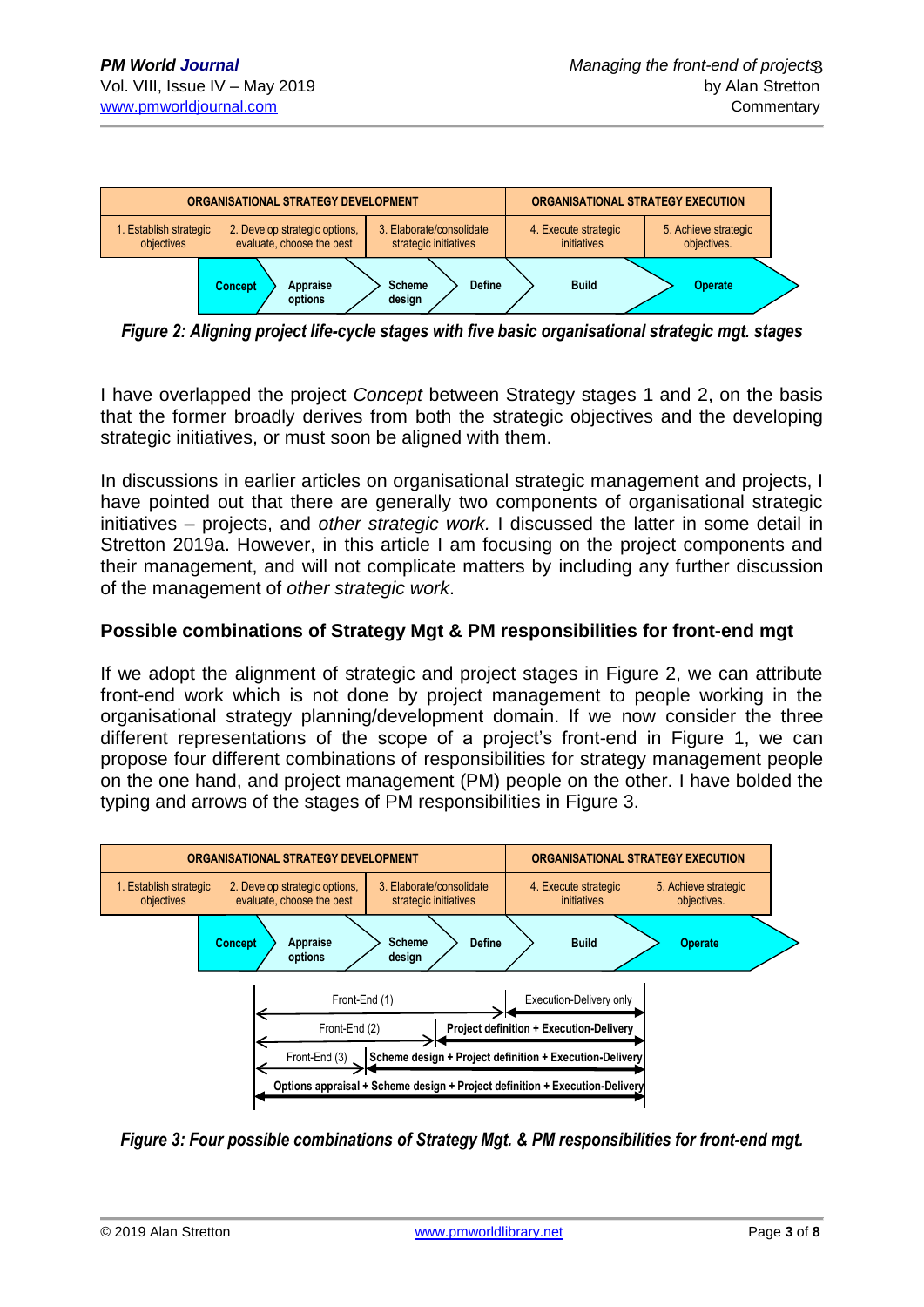## **Discussion on varying degrees of PM involvement in front-end stages**

We now briefly look at some ramifications of varying degrees and types of project management involvement – or lack thereof – in the front-end stages of projects.

#### *Execution-delivery-only PM involvement*

As noted in an earlier quotation, Morris 2013:235 observed that many organisations use the term project management to refer only to the management of project execution, after the requirements have been identified. This perception of the scope of project management is also still quite widely held by many project managers.

This perception tends to be reinforced by the fact that the most widely used project management "standard", PMI's PMBOK Guide, is heavily focused on execution-delivery processes.

Also, of course, this is by far the most widely practiced and most visible form of project management. However, we do not have a particularly good record of success in managing such projects. For example, we have continuing bad publicity around the world on overruns on many, if not most, major infrastructure and transportation projects. Another example is software development projects, where success rates evidently remain too low.

So, there is still plenty of work to be done to improve performance in the executiondelivery-only area of project management. However, as I discussed in the context of the construction industry in Stretton 2019c, there are many opportunities to add greater value to customers/sponsors by involving project management's distinctive knowledge and skill-sets in earlier front-end stages of projects, as now discussed.

#### *Adding PM involvement in project definition*

Poor project definition and incomplete requirements featured all too prominently as causes of project failure in some of my previous articles in this journal on the subject of so-called project successes and failures (e.g. Stretton 2015a, 2018a). There can be little doubt that these causes occurred because project management was not involved either in project definition, or the requirements elicitation work leading to it.

The best and most obvious way of overcoming this problem is for the project definition to be actively undertaken and managed by suitably qualified project managers. After all, who else is better qualified to undertake this work?

If, for whatever reason, this work cannot be actively undertaken by project managers, there is still a responsibility for someone to check that the project definition has been properly done. As Morris 2013:187 says,

….anyone responsible for the overall project success ought to ensure that requirements elicitation is happening properly. In other words, to be manager of the project.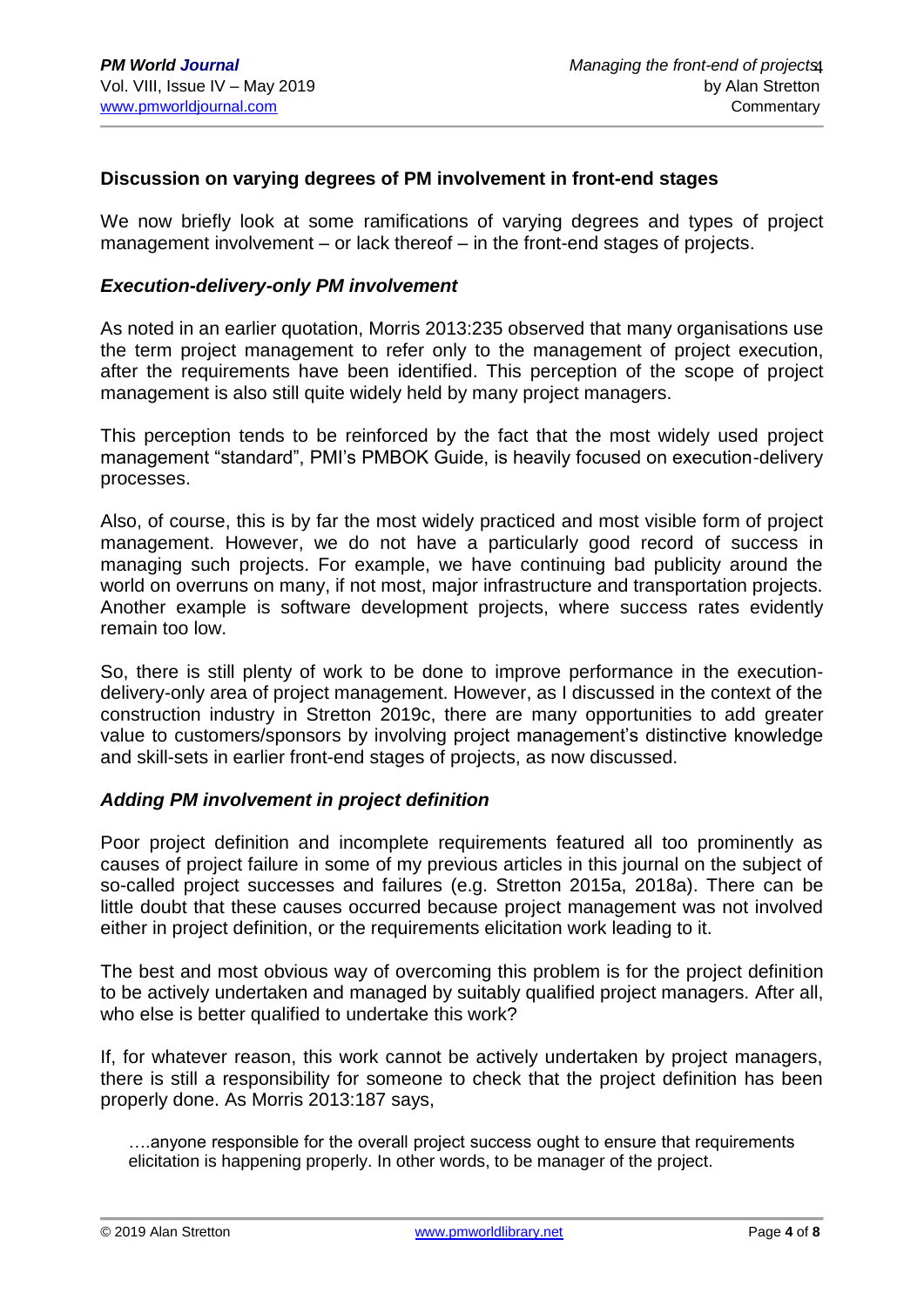# *Adding PM involvement in scheme design*

Looking at Figure 1, we see that scheme design follows Stage Gate 2, where approval is given for the project outline to be developed to the point where full definition can be undertaken.

Here, again, it appears to be blindingly obvious that this work would best be undertaken by suitably qualified project managers, who are versed in the processes of progressive elaboration of project requirements, and are therefore better placed than anyone else to add extra value at this critically important stage.

#### *Adding PM involvement in options appraisal*

In several of my earlier articles in the journal (e.g. Stretton 2018e, 2018k) I have discussed the primary importance of developing a range of credible and genuine strategic initiative options in Stage 2 of the organisational strategic management processes. Projects are a key component of such strategic initiatives, and Morris' "Appraise options" stage of the project life-cycle reflects the importance of this very early front-end stage. Again, it is obvious that development, and particularly comparison of options for the project components is best done by suitably qualified project managers. On the comparison side, early cost estimating is no field for the non-project amateur.

In his Figure 11.1, Morris 2013:164 depicted the span of the roles of three key players in the management of projects, covering all the above front-end stages, as follows.



#### *Figure 4: Roles of three key players in the management of projects. Adapted from Morris 2013:164, Figure 11.1 Roles in the management of projects*

A particularly attractive feature of having these two sets of senior project people covering the front-end stages as depicted by Morris is that there are then people in place who have the authority to ensure that project managers can, and do, actually participate fully in front-end stages, along the lines discussed above.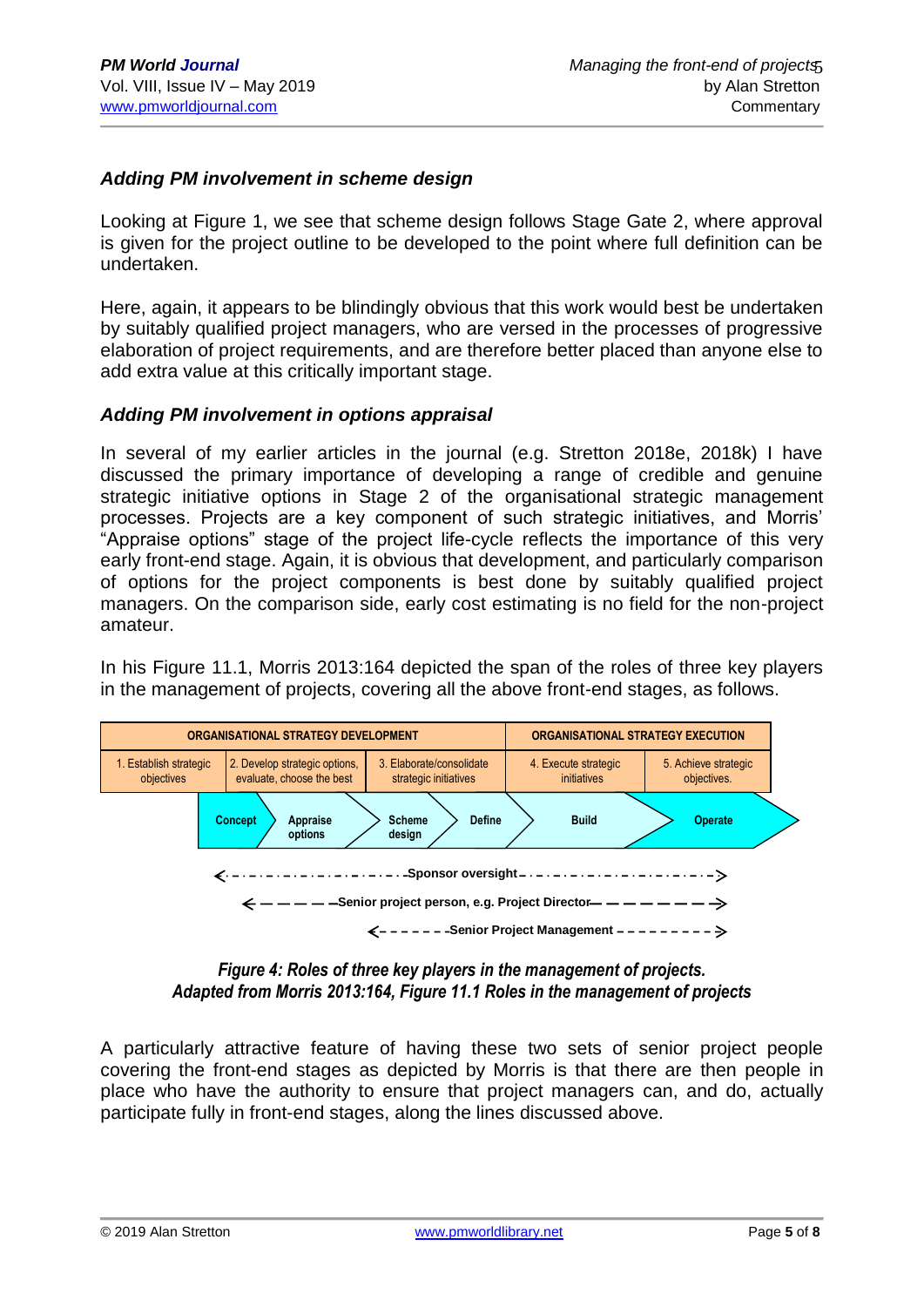# **FURTHER FRONT-END EXTENSIONS INTO ORGANISATIONAL STRATEGIES?**

In Stretton 2019c, in the context of projects in the building and construction industries, I discussed two areas in which project management firms have added the provision of organisational strategic planning support to their other front-end services, and asked the question as to whether there were similar opportunities in other contexts.

I do not have an answer to this question, but it remains an interesting, and potentially very relevant, question.

## **CONCLUSION**

This article is yet another attempt to elaborate on the theme that we still have enormous areas of untapped opportunity for project management to contribute much more value than it currently does to project outcomes, by being much more strongly involved in developing project front-ends than it currently does.

However, in spite of very substantial contributions by many people over many years advocating such involvement, little progress appears to have been made. We still seem to be in the situation described by Morris 2013:165, as follows.

Given the confusion over what has to be done to manage the project front-end effectively, it should thus come as no surprise that there is little evidence of the project management community seeing an opportunity here for it to add value by bringing its distinctive knowledge and skill-sets to bear to improve the project's or program's emerging strategy.

To describe the continuing failure by project management to seize this opportunity as being myopic is to put it mildly. It is more like blindness, and trying to describe this opportunity-loss seems to many of us like trying to describe colour to a blind man. One can only hope that full vision will soon be restored, before members of some other less qualified avocation take over this space and claim it for themselves.

#### **REFERENCES**

MORRIS, Peter W G (2013). *Reconstructing Project Management.* Chichester, West Sussex; Wiley-Blackwell

STRETTON, Alan (2019c). Expanding the scope of project management services in the construction industry, to add value and reduce costs. *PM World Journal*, Vol VIII, Issue III, April. [https://pmworldlibrary.net/wp-content/uploads/2019/03/pmwj80-Apr2019-Stretton-expanding](https://pmworldlibrary.net/wp-content/uploads/2019/03/pmwj80-Apr2019-Stretton-expanding-scope-of-project-management-services-in-construction.pdf)[scope-of-project-management-services-in-construction.pdf](https://pmworldlibrary.net/wp-content/uploads/2019/03/pmwj80-Apr2019-Stretton-expanding-scope-of-project-management-services-in-construction.pdf) 

STRETTON, Alan (2019a). Representing "other strategic work" in addition to projects in an organisational strategic management context. *PM World Journal*, Vol VIII, Issue I, January. [https://pmworldlibrary.net/wp-content/uploads/2019/01/pmwj78-Jan2019-Stretton-representing](https://pmworldlibrary.net/wp-content/uploads/2019/01/pmwj78-Jan2019-Stretton-representing-other-strategic-work.pdf)[other-strategic-work.pdf](https://pmworldlibrary.net/wp-content/uploads/2019/01/pmwj78-Jan2019-Stretton-representing-other-strategic-work.pdf)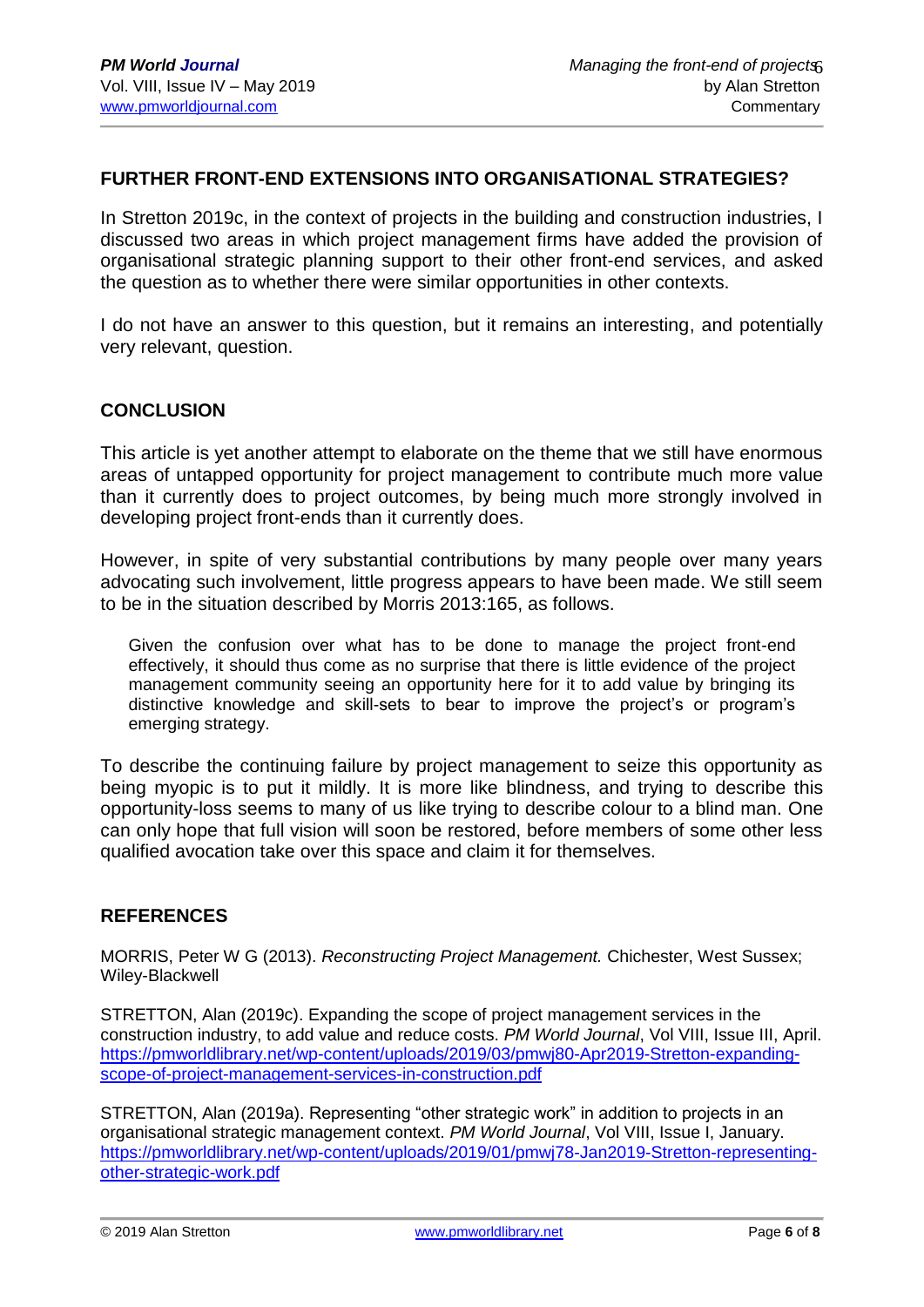STRETTON, Alan (2018k). Responsibilities for "project" successes/failures? *PM World Journal*, Vol VII, Issue XI, November. [https://pmworldlibrary.net/wp-content/uploads/2018/11/pmwj76-](https://pmworldlibrary.net/wp-content/uploads/2018/11/pmwj76-Nov2018-Stretton-responsibilities-for-project-successes-failures.pdf) [Nov2018-Stretton-responsibilities-for-project-successes-failures.pdf](https://pmworldlibrary.net/wp-content/uploads/2018/11/pmwj76-Nov2018-Stretton-responsibilities-for-project-successes-failures.pdf)

STRETTON, Alan (2018e). Series on organisational strategic planning and execution: Stage 2. Develop strategic options, evaluate, and choose the best. *PM World Journal*, Vol VII, Issue V, May. [https://pmworldlibrary.net/wp-content/uploads/2018/05/pmwj70-May2018-Stretton](https://pmworldlibrary.net/wp-content/uploads/2018/05/pmwj70-May2018-Stretton-developing-strategic-options-series-article2.pdf)[developing-strategic-options-series-article2.pdf](https://pmworldlibrary.net/wp-content/uploads/2018/05/pmwj70-May2018-Stretton-developing-strategic-options-series-article2.pdf)

STRETTON, Alan (2018a). Relating causes of project failure to an organizational strategic business framework. *PM World Journal*, Vol VII, Issue I, January. [https://pmworldlibrary.net/wp](https://pmworldlibrary.net/wp-content/uploads/2018/01/pmwj66-Jan2018-Stretton-relating-project-failures-to-strategic-framework-featured-paper.pdf)[content/uploads/2018/01/pmwj66-Jan2018-Stretton-relating-project-failures-to-strategic](https://pmworldlibrary.net/wp-content/uploads/2018/01/pmwj66-Jan2018-Stretton-relating-project-failures-to-strategic-framework-featured-paper.pdf)[framework-featured-paper.pdf](https://pmworldlibrary.net/wp-content/uploads/2018/01/pmwj66-Jan2018-Stretton-relating-project-failures-to-strategic-framework-featured-paper.pdf)

STRETTON, Alan (2015a). Project Successes and Failures Series (2): Some deficiencies in published causes of project failures. *PM World Journal*, Vol IV, Issue I, January. [https://pmworldlibrary.net/wp-content/uploads/2015/01/pmwj30-Jan2015-Stretton-deficiencies](https://pmworldlibrary.net/wp-content/uploads/2015/01/pmwj30-Jan2015-Stretton-deficiencies-in-published-causes-of-project-failure-categorization-Series-Article2.pdf)[in-published-causes-of-project-failure-categorization-Series-Article2.pdf](https://pmworldlibrary.net/wp-content/uploads/2015/01/pmwj30-Jan2015-Stretton-deficiencies-in-published-causes-of-project-failure-categorization-Series-Article2.pdf)